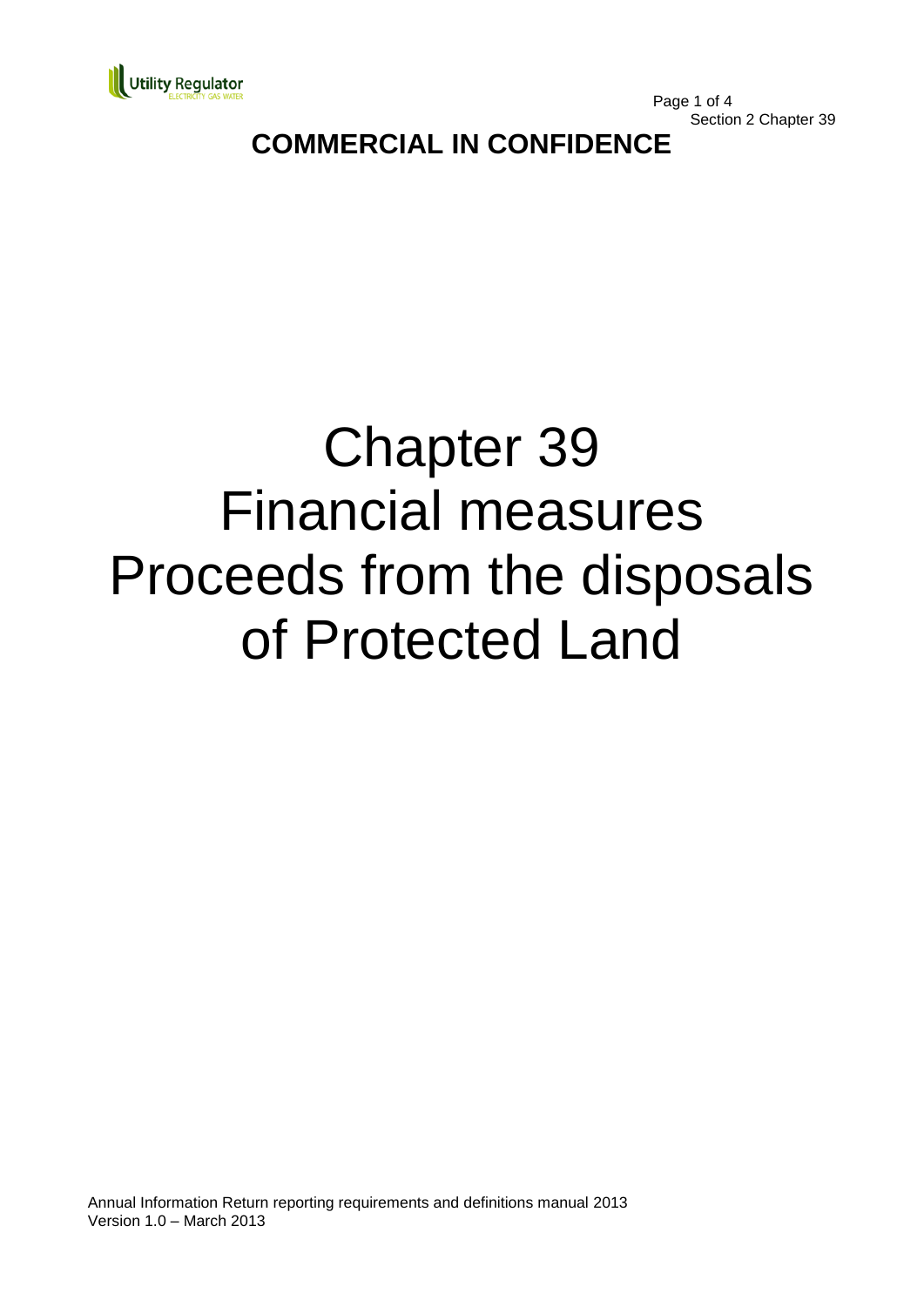

## **Financial measures Chapter 39 Proceeds from the disposals of protected land**

This table has three lines:

The first covers transactions that will have required prior consent from NIAUR in order to comply with condition K of a company's statutory licence;

The second line covers transactions that are insufficiently material to have required prior consent from the Utility Regulator in order to comply with condition K of a company's statutory licence.

The third line is simply an aggregation of one and two.

The table covers all proceeds from disposals of protected land, including those already subject to regulation through Condition K of the Licence. The net amounts, after the deduction of all offsetting costs, are considered against the criteria for a "Relevant of Change of Circumstance", as defined in Condition B.

Disposal of land valued at £500,000 and above should be recorded in the first line. NIW should not include sales of land between £400-500k in this line, in spite of the requirement to submit the same information to the Regulator for such sales.

The definitions for this chapter relate to column headings, and are given below.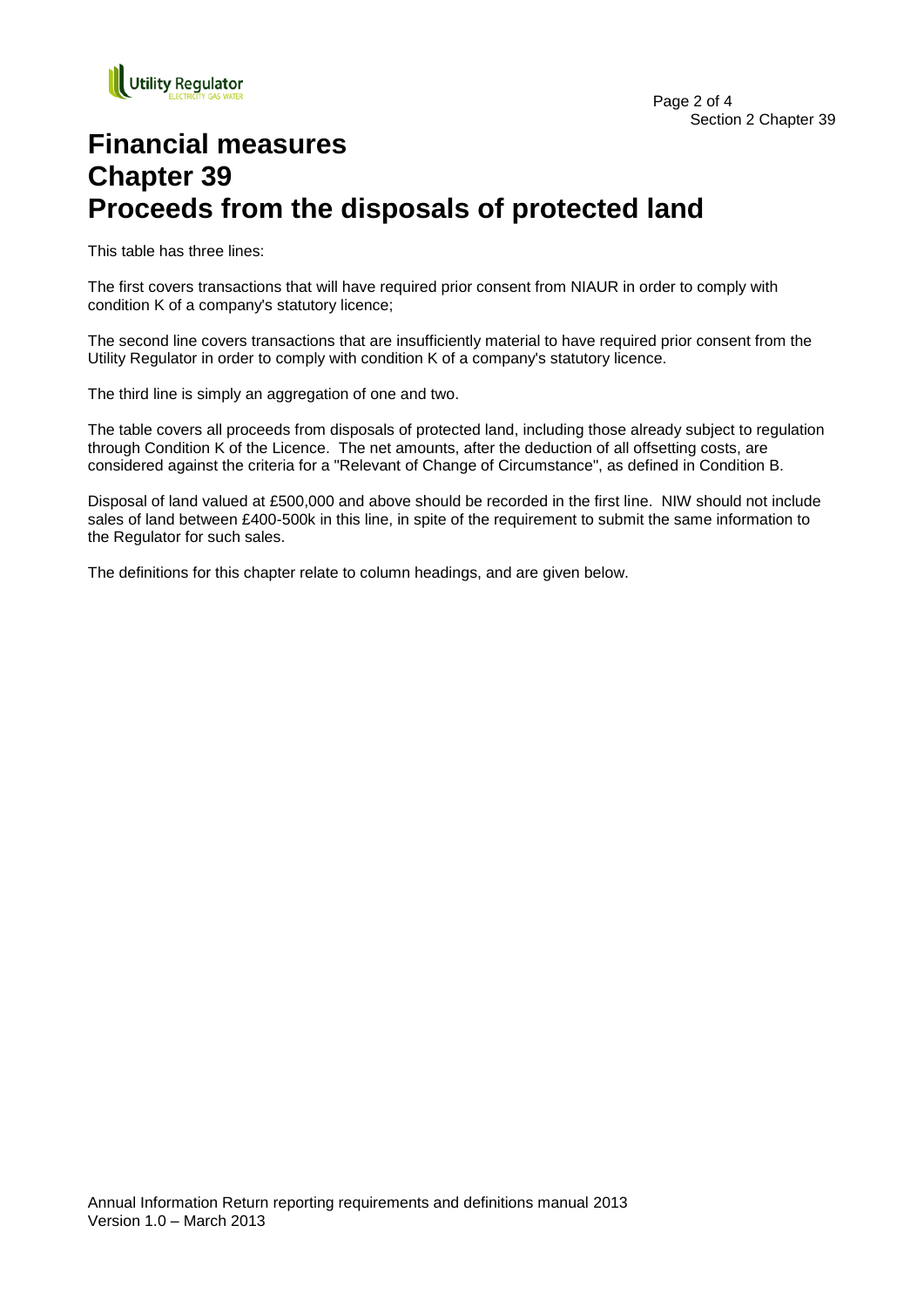

### **Table 39 column definitions**

|                        | Number of transactions (nr 0dp)                              |
|------------------------|--------------------------------------------------------------|
| <b>Definition</b>      | Number of transactions                                       |
| <b>Primary Purpose</b> | Checking compliance with statutory and Licence requirements. |
| <b>Processing rule</b> | Input                                                        |
| <b>Responsibility</b>  | Comparative Efficiency and Performance Team                  |

|                        | Net proceeds from transactions (£m 3dp)                      |
|------------------------|--------------------------------------------------------------|
| <b>Definition</b>      | Gross proceeds minus any offsetting costs                    |
| <b>Primary Purpose</b> | Checking compliance with statutory and Licence requirements. |
| <b>Processing rule</b> | Input                                                        |
| <b>Responsibility</b>  | Comparative Efficiency and Performance Team                  |

| -3                     | Site that required prior consent and date of NIAUR consent letter  |
|------------------------|--------------------------------------------------------------------|
| <b>Definition</b>      | Brief textual name of the site (s) and the date (s) of the consent |
|                        | letter $(s)$ .                                                     |
| <b>Primary Purpose</b> | Checking compliance with statutory and Licence requirements.       |
| <b>Processing rule</b> | Input                                                              |
| <b>Responsibility</b>  | Comparative Efficiency and Performance Team                        |